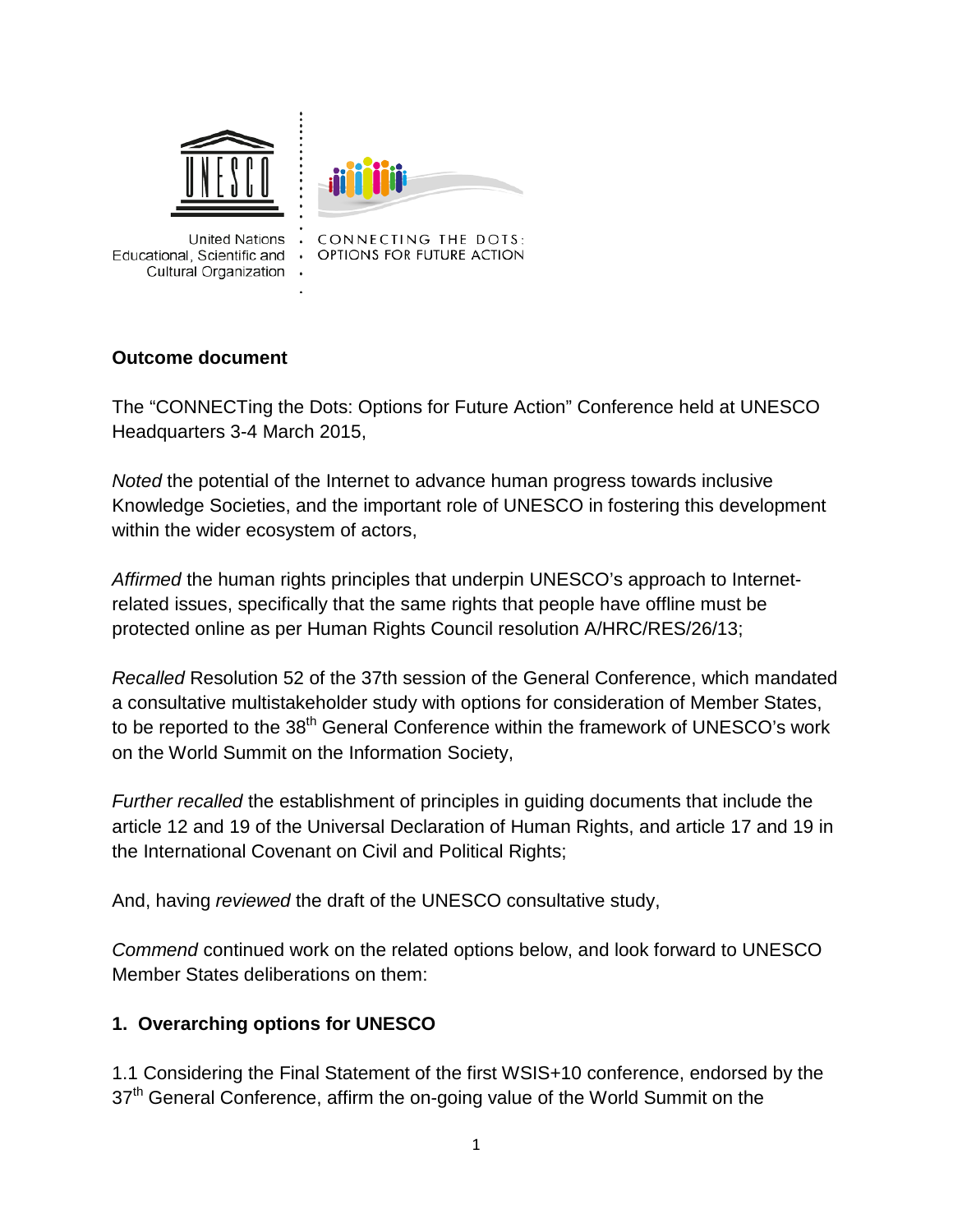Information Society (WSIS) outcomes, including the Internet Governance Forum (IGF), for the post-2015 development agenda, Internet governance issues, and the role and work of UNESCO;

1.2 Affirm that the fundamental human rights to freedom of opinion and expression, and its corollary of press freedom and the right of access to information, and the right to peaceful assembly, and the right to privacy, are enablers of the post-2015 development agenda;

1.3 Also affirm that increasing access to information and knowledge across society, assisted by the availability of information and communication technologies (ICTs), supports sustainable development and improves people's lives;

1.4 Promote the alignment of Internet-related laws, policies and protocols with international human rights law;

1.5 Support the Internet Universality principles (R.O.A.M) that promote a Human Rightsbased, Open Internet is Accessible to all and characterized by Multistakeholder participation;

1.6 Strengthen the cross-cutting role of the Internet in all of UNESCO programmatic activities, including Priority Africa, Priority Gender Equality, support to Small Islands Developing States and Least Developed Countries, as well as in UNESCO's leadership of the International Decade for the Rapprochement of Cultures.

# **2. Options for UNESCO related to the field of Access to Information and Knowledge:**

2.1 Foster universal, open, affordable and unfettered access to information and knowledge, and narrowing the digital divide, including the gender gap,, and encourage open standards, raise awareness and monitor progress;

2.2 Advocate for ICT policies that enhance access guided by governance principles that ensure openness, transparency, accountability, multilingualism, inclusiveness, gender equality, and civil participation including for youth, persons with disabilities, marginalized and vulnerable groups;

2.3 Support innovative approaches to facilitate citizen involvement in the development, implementation and monitoring of the Sustainable Development Goals, as agreed at the UN General Assembly;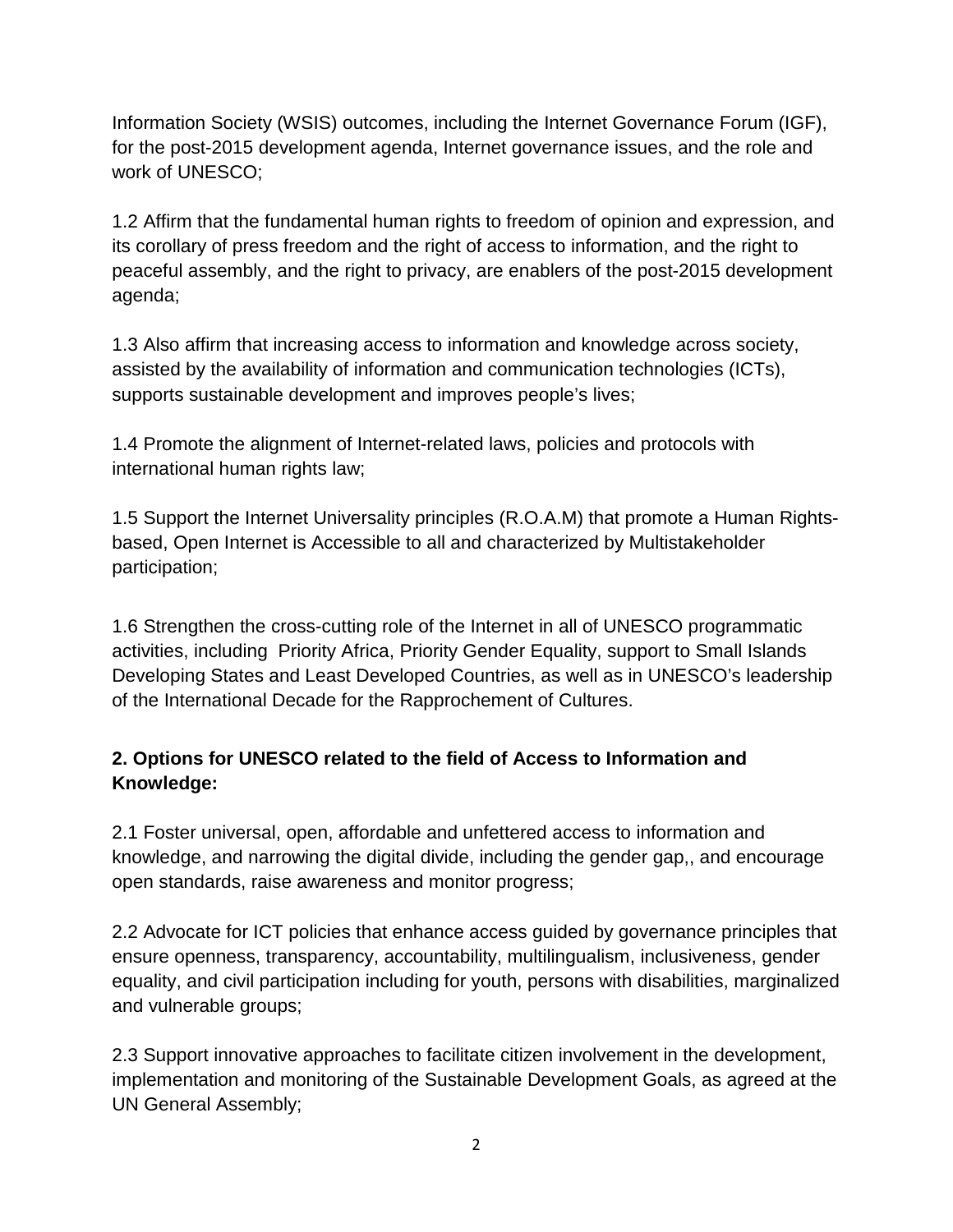2.4 Promote universal access to information and knowledge and ICTs by encouraging the creation of public access facilities, and by supporting users of all types to develop their capabilities to use the Internet as creators and users of information and knowledge;

2.5 Reaffirm the important contribution provided by open access to scholarly, scientific and journalistic information, open government data, and free and open source software, towards the building of open knowledge resources;

2.6 Explore the potential of the Internet for cultural diversity.

# **3. Options for UNESCO related to the field of Freedom of Expression**

3.1 Urge Member States and other actors to protect, promote and implement international human rights law on free expression and the free flow of information and ideas on the Internet;

3.2 Reaffirm that freedom of expression applies, and should be respected, online and offline in accordance with Article 19 of the Universal Declaration of Human Rights and Article 19 of the International Covenant on Civil and Political Rights (ICCPR) that any limitation on freedom of information must comply with international human rights law as outlined by Article 19(3) of the International Covenant on Civil and Political Rights;

3.3 Support safety for journalists, media workers, and social media producers who generate a significant amount of journalism, and reaffirm the importance of the rule of law to combat impunity in cases of attacks on freedom of expression and journalism on or off the Internet;

3.4 Noting the relevance to the Internet and digital communications of the international Convention on the Rights of Persons with Disabilities (CRPD), the Convention on the Elimination of All Forms of Discrimination against Women (CEDAW), and the work of the Office of the High Commissioner on Human Rights, concerning the prohibition of advocacy of national, racial or religious hatred that constitutes incitement to discrimination, hostility or violence (Rabat Plan of Action 2012), promote educational and social mechanisms for combating online hate speech, without using this to restrict freedom of expression;

3.5 Continue dialogue on the important role that Internet intermediaries have in promoting and protecting freedom of expression;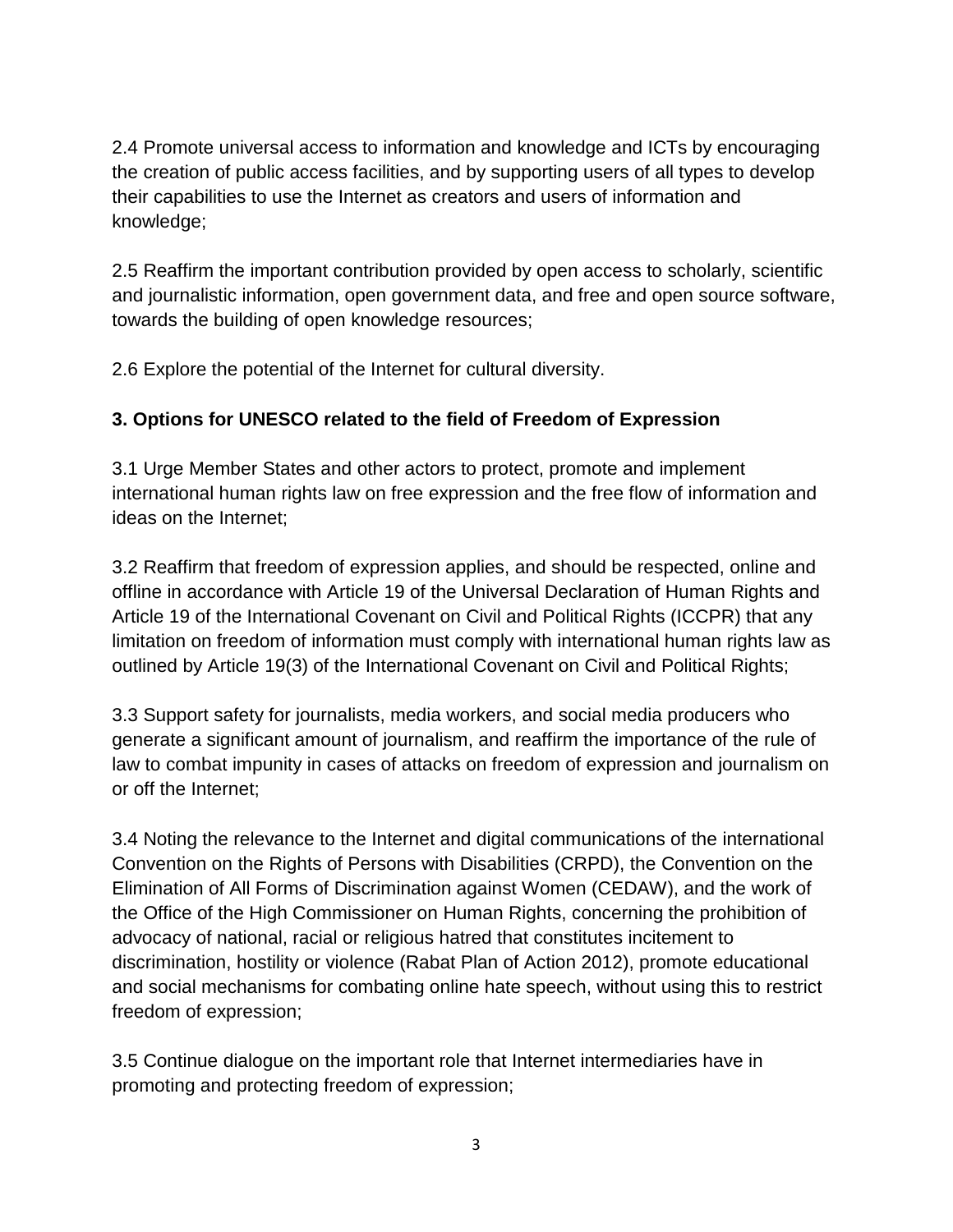# **4. Options for UNESCO related to Privacy**

4.1 Support research to assess the impacts on privacy of digital interception, collection, storage and use of data, as well as other emerging trends;

4.2 Reaffirm that the right to privacy applies and should be respected online and offline in accordance with Article 12 of the UDHR and Article 17 of the ICCPR and support as relevant within UNESCO's mandate, the efforts related to UN General Assembly Resolution A/RES/69/166 on the Right to Privacy in the Digital Age;

4.3 Support best practices and efforts made by Member States and other stakeholders to address security and privacy concerns on the Internet in accordance with their international human rights obligations and consider in this respect the key role played by actors in the private sector;

4.4 Recognise the role that anonymity and encryption can play as enablers of privacy protection and freedom of expression, and facilitate dialogue on these issues.

4.5 Share best practices in approaches to collecting personal information that is legitimate, necessary and proportionate, and that minimizes personal identifiers in data;

4.6 Support initiatives that promote peoples' awareness of the right to privacy online and the understanding of the evolving ways in which governments and commercial enterprises collect, use, store and share information, as well as the ways in which digital security tools can be used to protect users' privacy rights;

4.7 Support efforts to protect personal data which provide users with security, respect for their rights, and redress mechanisms, and which strengthen trust in new digital services.

# **5. Options for UNESCO related to Ethical dimension of the Information Society**

5.1 Promote human rights-based ethical reflection, research and public dialogue on the implications of new and emerging technologies and their potential societal impacts;

5.2 Incorporate, as a core component in educational content and resources, including life-long learning programmes, that support the understanding and practice of human rights-based ethical reflection and its role in both online and offline life;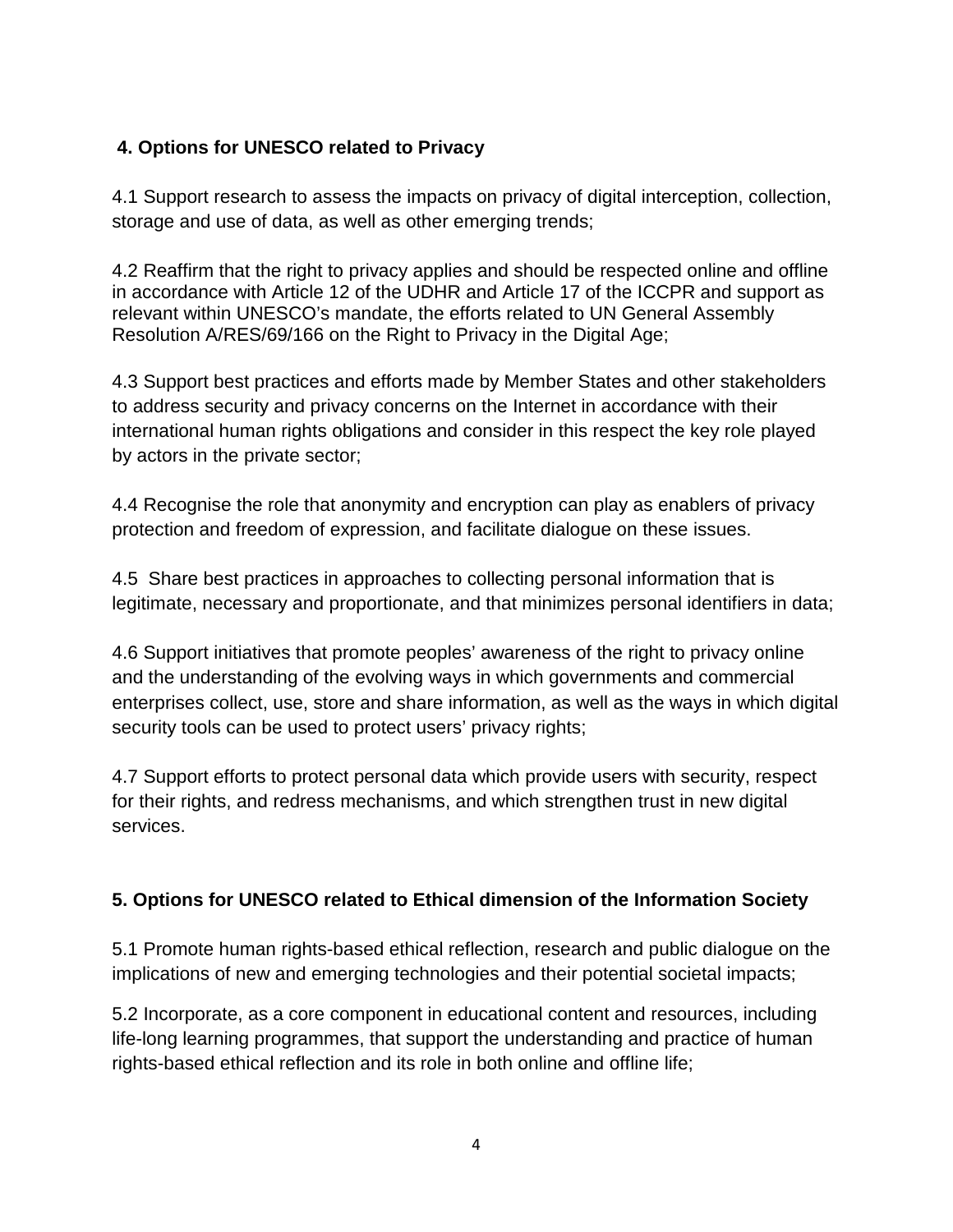5.3 Enable girls and women take full advantage of the potential of the Internet for gender equality through taking proactive measures to remove barriers, both online and offline, and promoting their equal participation;

5.4 Support policy makers in enhancing their capacity to address the human right-based ethical aspects of inclusive knowledge societies by providing relevant training and resources;

5.5 In recognition of the trans-boundary nature of the Internet, promote global citizenship education, regional and international cooperation, capacity-building, research, the exchange of best practices and development of a broad understanding and capabilities to respond to its ethical challenges.

# **6. Options for UNESCO related to cross-cutting issues:**

6.1 Promote the integration of UNESCO's expertise on Media and Information Literacy (MIL) into formal and informal education systems, in recognition of the important roles that digital literacy and facilitating universal access to information on the Internet, play in the promotion of the right to education, as enumerated in Human Rights Council, Resolution 26/13;

6.2 Recognize the need for enhanced protection of the confidentiality of sources of journalism in the digital age;

6.3 Support Member States as requested in the harmonization of relevant domestic laws, policies and practices with international human rights law;

6.4 Support transparency and public participation in the development and implementation of policies and practices amongst all actors in the information society.

6.5 Promote research into law, policy, regulatory frameworks and the use of the Internet, including relevant indicators in the key areas of the study.

6.6 Promote UNESCO's participation in discussions on Network Neutrality as relevant to the fields of access to information and knowledge and freedom of expression.

# **7. Options related to UNESCO role**

7.1 Reinforce UNESCO's contributions and leadership within the UN system, including continued implementation of the WSIS outcomes, the WSIS+10 review, the IGF and the post-2015 development agenda;